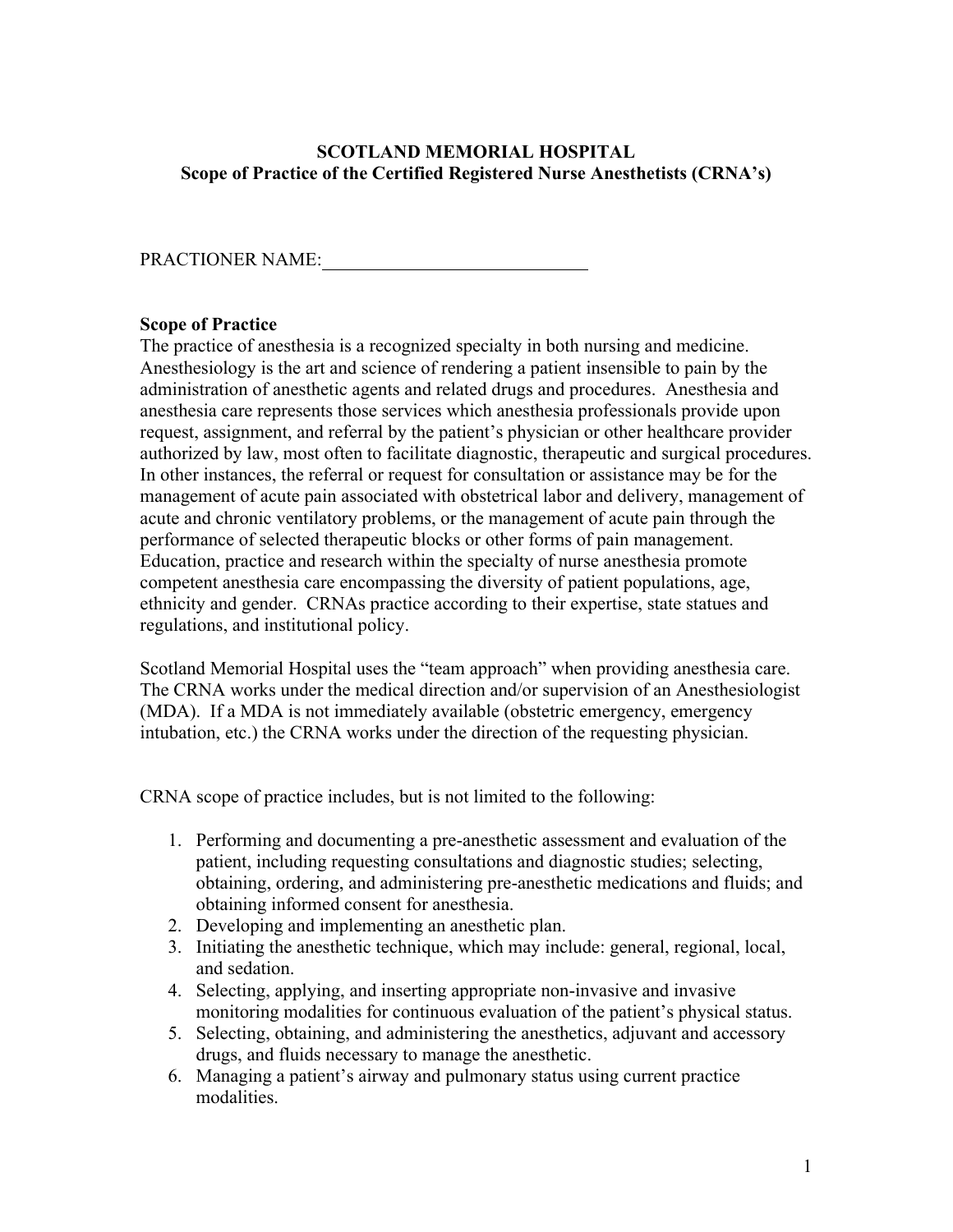- 7. Facilitating emergence and recovery from anesthesia by selecting, obtaining, ordering and administering medications, fluids, and ventilatory support.
- 8. Discharging the patient from a post-anesthesia care area and providing postanesthesia follow-up evaluation and care.
- 9. Implementing acute pain management modalities.
- 10. Responding to emergency situations by providing airway management, administration of emergency fluids and drugs, and using basic or advanced cardiac life support techniques.

Additional nurse anesthesia responsibilities which are within the expertise of the individual CRNA include:

- 1. Administration/management: scheduling, material and supply management, supervision of staff, students or ancillary personnel, development of policies and procedures, fiscal management, performance evaluations, preventative maintenance, billing and data management.
- 2. Quality assessment: data collection, reporting mechanism, trending, compliance, committee meetings, department review, and problem focused studies, problem solving, interventions, documents and process oversight.
- 3. Educational: clinical and didactic teaching, BCLS/ACLS instruction, inservice commitment, EMT training, supervision of CRNA students, and facility continuing education.
- 4. Research: conducting and participating in departmental, hospital-wide, and university-sponsored research projects.
- 5. Committee appointments: assignment to committees, committee responsibilities, and coordination of committee activities.
- 6. Interdepartmental liaison: interface with other departments such as nursing, surgery, obstetrics, post-anesthesia care units (PACU), outpatient surgery, admissions, administration, laboratory, pharmacy, etc.

The functions listed above are a summary of CRNA clinical practice and are not intended to be all-inclusive. The specific privileges requested and approved are outlined below:

|                                |                  |          | Not Approved/<br><b>Approved with</b> |
|--------------------------------|------------------|----------|---------------------------------------|
| <b>GENERAL ANESTHESIA</b>      | <b>Requested</b> | Approved | <b>Restrictions</b>                   |
| <b>AND ANALGESIA</b>           |                  |          |                                       |
| Preoperative evaluation & meds |                  |          |                                       |
| Intravenous Agents             |                  |          |                                       |
| <b>Inhalation Agents</b>       |                  |          |                                       |
| <b>Intramuscular Agents</b>    |                  |          |                                       |
|                                |                  |          |                                       |
| <b>REGIONAL ANESTHESIA</b>     |                  |          |                                       |
| Topical                        |                  |          |                                       |
| Infiltration                   |                  |          |                                       |
| Spinal                         |                  |          |                                       |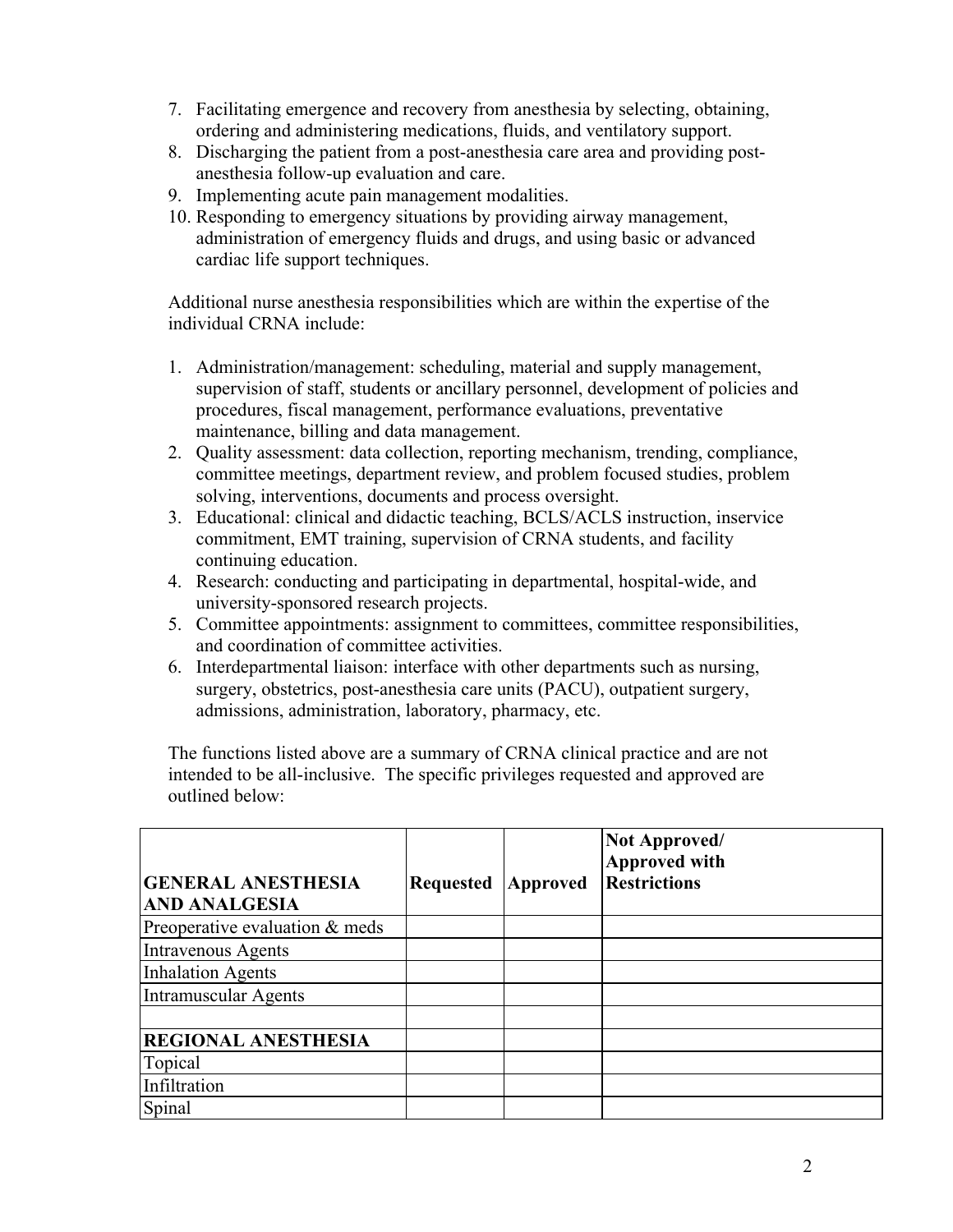|                                                       |                  |          | Not Approved/<br><b>Approved with</b> |
|-------------------------------------------------------|------------------|----------|---------------------------------------|
|                                                       | <b>Requested</b> | Approved | <b>Restrictions</b>                   |
| Epidural & Caudal                                     |                  |          |                                       |
| Intravenous                                           |                  |          |                                       |
| <b>Upper Extremity</b>                                |                  |          |                                       |
| Lower Extremity                                       |                  |          |                                       |
| <b>Field Blocks</b>                                   |                  |          |                                       |
| <b>Other Peripheral Blocks</b>                        |                  |          |                                       |
| Other (Describe)                                      |                  |          |                                       |
|                                                       |                  |          |                                       |
| <b>SPECIALTIES OR SPECIFIC</b><br><b>SKILLS</b>       |                  |          |                                       |
| Peds                                                  |                  |          |                                       |
| <b>OB</b>                                             |                  |          |                                       |
| Pain Management                                       |                  |          |                                       |
|                                                       |                  |          |                                       |
| <b>PROCEDURES</b>                                     |                  |          |                                       |
| <b>Intravenous Catheter Placement</b>                 |                  |          |                                       |
| Intravenous Administration of                         |                  |          |                                       |
| Fluids                                                |                  |          |                                       |
| <b>Blood</b>                                          |                  |          |                                       |
| Plasma                                                |                  |          |                                       |
| Plasma Expanders                                      |                  |          |                                       |
| <b>Muscle Relaxants</b>                               |                  |          |                                       |
| Vasoactive Drugs                                      |                  |          |                                       |
| Cardiac Drugs                                         |                  |          |                                       |
| Other                                                 |                  |          |                                       |
| Placement and maintenance of                          |                  |          |                                       |
| <b>CVP</b> Lines                                      |                  |          |                                       |
| Placement and maintenance of<br><b>Arterial Lines</b> |                  |          |                                       |
| Placement and maintenance of                          |                  |          |                                       |
| Pulmonary Lines and maintenance                       |                  |          |                                       |
| of Swan-Ganz Cath                                     |                  |          |                                       |
| Mechanical Ventilation                                |                  |          |                                       |
| Resuscitation Techniques &                            |                  |          |                                       |
| Therapy                                               |                  |          |                                       |
| <b>Autotransfusion Techniques</b>                     |                  |          |                                       |
| Hypotensive & Hypertensive                            |                  |          |                                       |
| Techniques                                            |                  |          |                                       |
| Hypothermia                                           |                  |          |                                       |
| Other (Describe)                                      |                  |          |                                       |